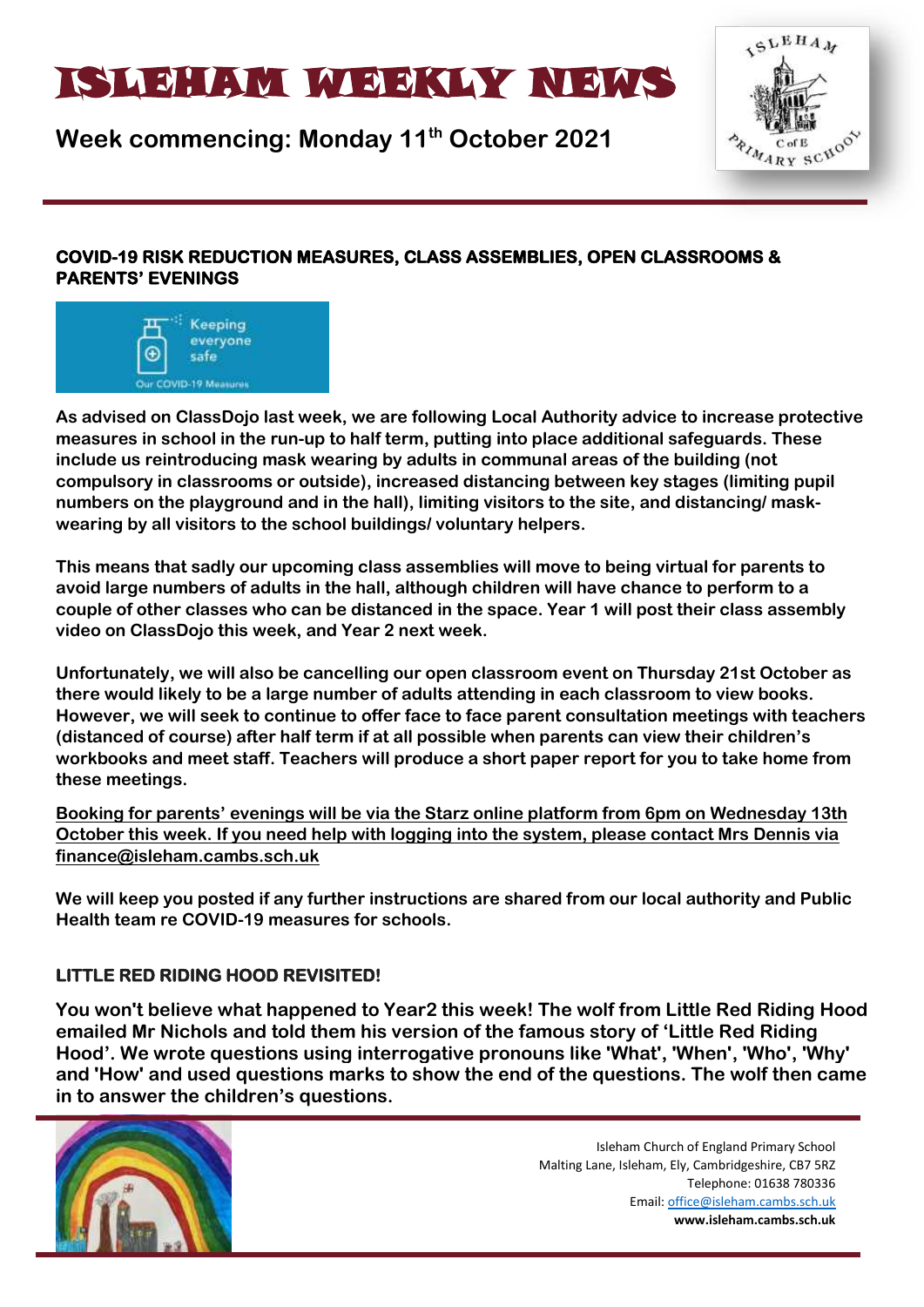**The children are shown here practising their growls!...**



#### **Year 5 Update**

**This week in music, we have been developing our knowledge of the song 'Livin' on a prayer' by Bon Jovi. We worked on finding the pulse, rehearsing the lyrics, and used both recorders and glockenspiels to join in on the instrumental.** 



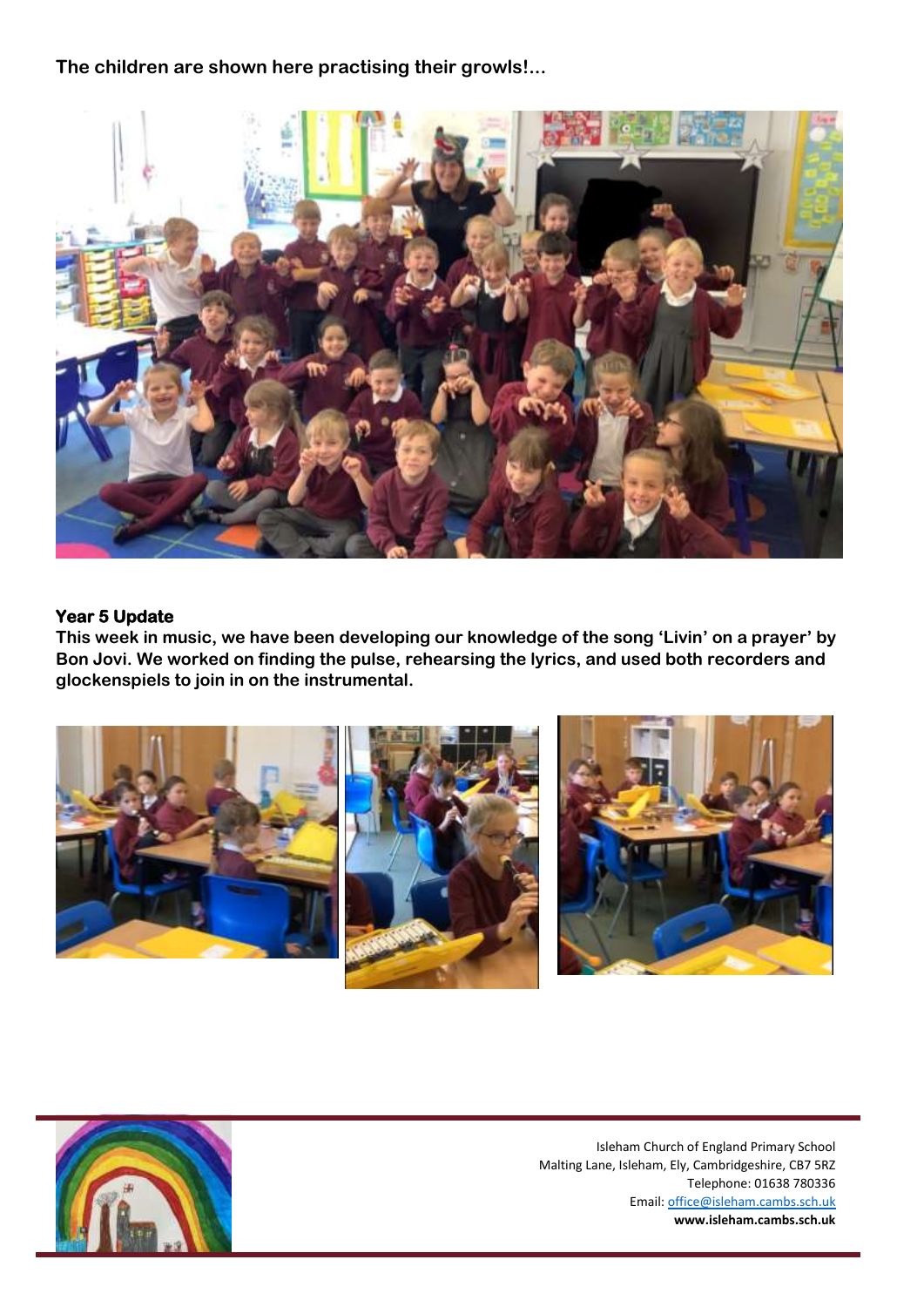# **CHRISTMAS IS JUST AROUND THE CORNER!**



**Christmas card designs have now been sent off to the School Fundraising company, designed by** each child. We should receive the proofs of these back before half term so that you can order over **half term and in the week after half term**

#### **FROM THE PTA: Upcoming AGM**

**We invite all Parents and Carers to join us for the PTA AGM on Wed, 20 Oct at 7:30 pm via Zoom.**

**The Zoom details are included below:-**

681-068-7393

037579

#### <https://us02web.zoom.us/j/6810687393?pwd=VVVjaGxVaTBEZHZ6MTF6OHVXR2NmUT09>

**Everyone is welcome, whether you want to join the committee (we are looking for a secretary to take minutes!), volunteer occasionally, or just give you opinion. We especially welcome those whose children have special needs so we can plan inclusive events.**

**We will give updates on current projects and accounts for both the PTA (which now includes the Isleham Swimming Pool Association) as well as planning out fun events for the school.** 

**We will also be presenting Uniformd, which is a school uniform recycling and fundraising programme - please see more at [http://www.uniformd.co.uk](http://www.uniformd.co.uk/) and let us know what you think.** 

**If you have any questions or concerns, please email [islehampta@gmail.com](mailto:islehampta@gmail.com) or message us on Facebook "Isleham Primary School PTA"**



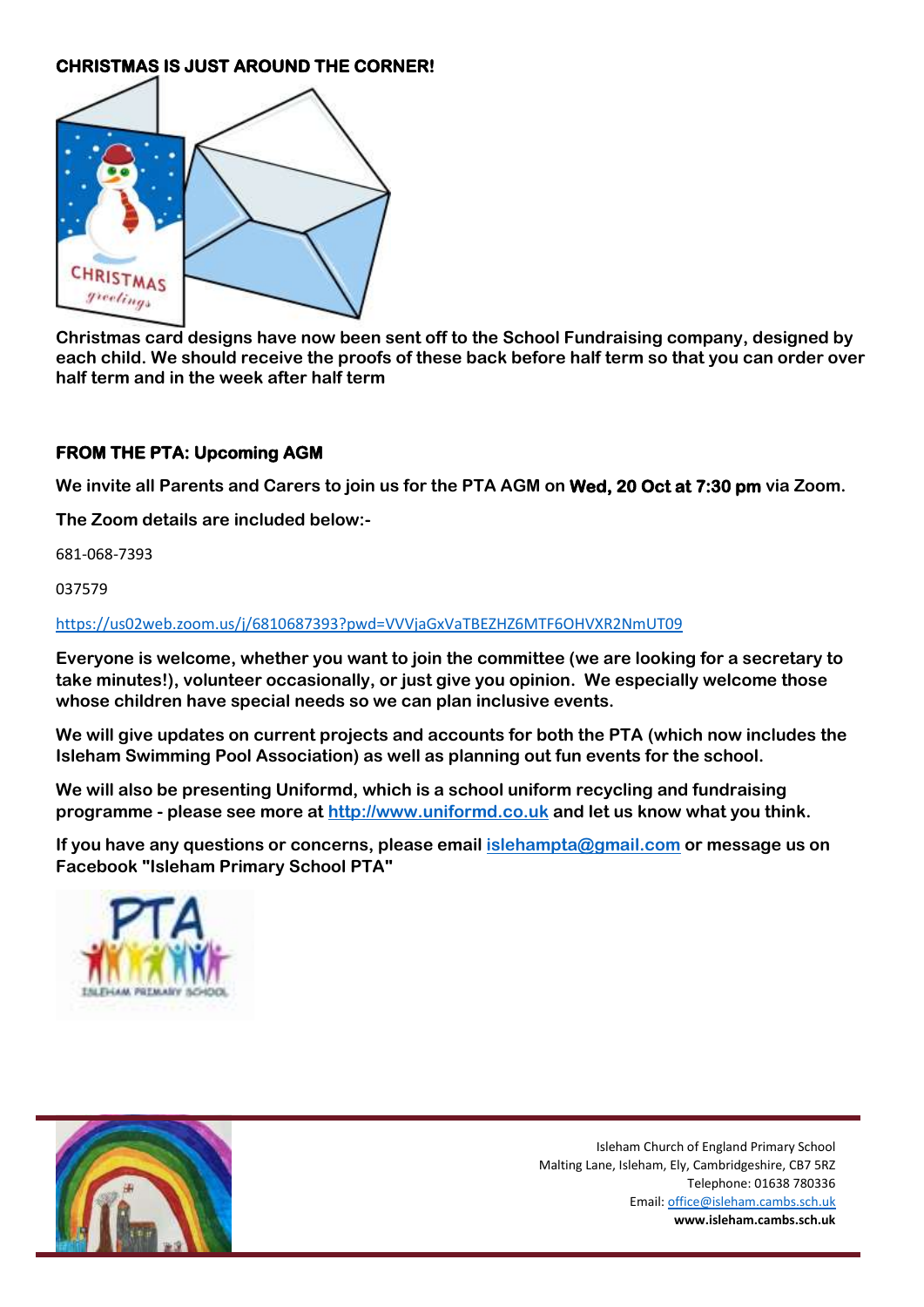# **SCHOOL MENU THIS WEEK Please find below our menu for this week. Thank you**

| Freshly<br>baked bread | Wholemeal                                      | <b>Poppy seed</b><br>bloomer                    | <b>Garlic bread</b>                               | Rosemary<br>wholemeal                                                      | Focaccia                                                                                  | Available<br>every day:<br>· Seasonal                                         |
|------------------------|------------------------------------------------|-------------------------------------------------|---------------------------------------------------|----------------------------------------------------------------------------|-------------------------------------------------------------------------------------------|-------------------------------------------------------------------------------|
| Menu choice            | <b>Vegetable Nugget &amp;</b><br>potato wedges | <b>Sausage Hot Dog</b>                          | <b>Meatballs &amp; Pasta</b><br>with garlic bread | <b>Roasted Beef with</b><br>roasted potatoes &<br><b>Yorkshire Pudding</b> | Fish<br><b>Fingers/Fishless</b><br><b>Fingers</b><br>with chips & garden<br>peas or beans | vegetables<br>· Selection of<br>fresh salad                                   |
| Menu choice            | <b>Jacket Potato with</b><br>cheese            | <b>Jacket Potato with</b><br><b>Cheese/tuna</b> | <b>Jacket Potato with</b><br>cheese               | <b>Quorn fillet with</b><br>roasted potatoes                               | <b>Jacket Potato with</b><br>cheese                                                       | Some of our food may contain<br>allergens, Please ask our<br>chef for advice. |
| Menu choice<br>3       | <b>Cheese roll</b>                             | <b>Cheese roll</b>                              | <b>Cheese roll</b>                                | <b>Cheese roll</b>                                                         | <b>Cheese roll</b>                                                                        |                                                                               |
| <b>Desserts</b>        | <b>Pancake &amp; Sauce</b>                     | <b>Chocolate Cookie</b>                         | Apple Pie & custard                               | <b>Fruit Muffin</b>                                                        | <b>Banana Cake</b>                                                                        |                                                                               |
|                        | <b>Sliced fresh fruit</b>                      | <b>Sliced fresh fruit</b>                       | <b>Sliced fresh fruit</b>                         | <b>Sliced fresh fruit</b>                                                  | <b>Sliced fresh fruit</b>                                                                 |                                                                               |

# **DIARY DATES COMING UP THIS TERM**

| 11/10/2021 |                    |                                      |
|------------|--------------------|--------------------------------------|
| 12/10/2021 |                    |                                      |
| 13/10/2021 | All day            | Year 6 STEM Challenge at SVC         |
| 14/10/2021 |                    |                                      |
| 15/10/2021 | 9.30am             | Year R & Year 1 vision checks        |
|            | By end of the day  | Year 1 Class assembly video shared   |
| 18/10/2021 |                    |                                      |
| 19/10/2021 | All day            | Year 5 visit to Denny Abbey Museum   |
|            | 6.30pm             | <b>Resources Govs Ctte Meeting</b>   |
| 20/10/2021 | 7.30 <sub>pm</sub> | Zoom PTA AGM Meeting for all parents |
| 21/10/2021 |                    |                                      |
| 22/10/2021 | By end of the day  | Year 2 Class assembly video shared   |
| 25/10/2021 |                    | <b>HALF TERM</b>                     |
| 26/10/2021 |                    | <b>HALF TERM</b>                     |
| 27/10/2021 |                    | <b>HALF TERM</b>                     |
| 28/10/2021 |                    | <b>HALF TERM</b>                     |
| 29/10/2021 |                    | <b>HALF TERM</b>                     |
| 01/11/2021 |                    |                                      |